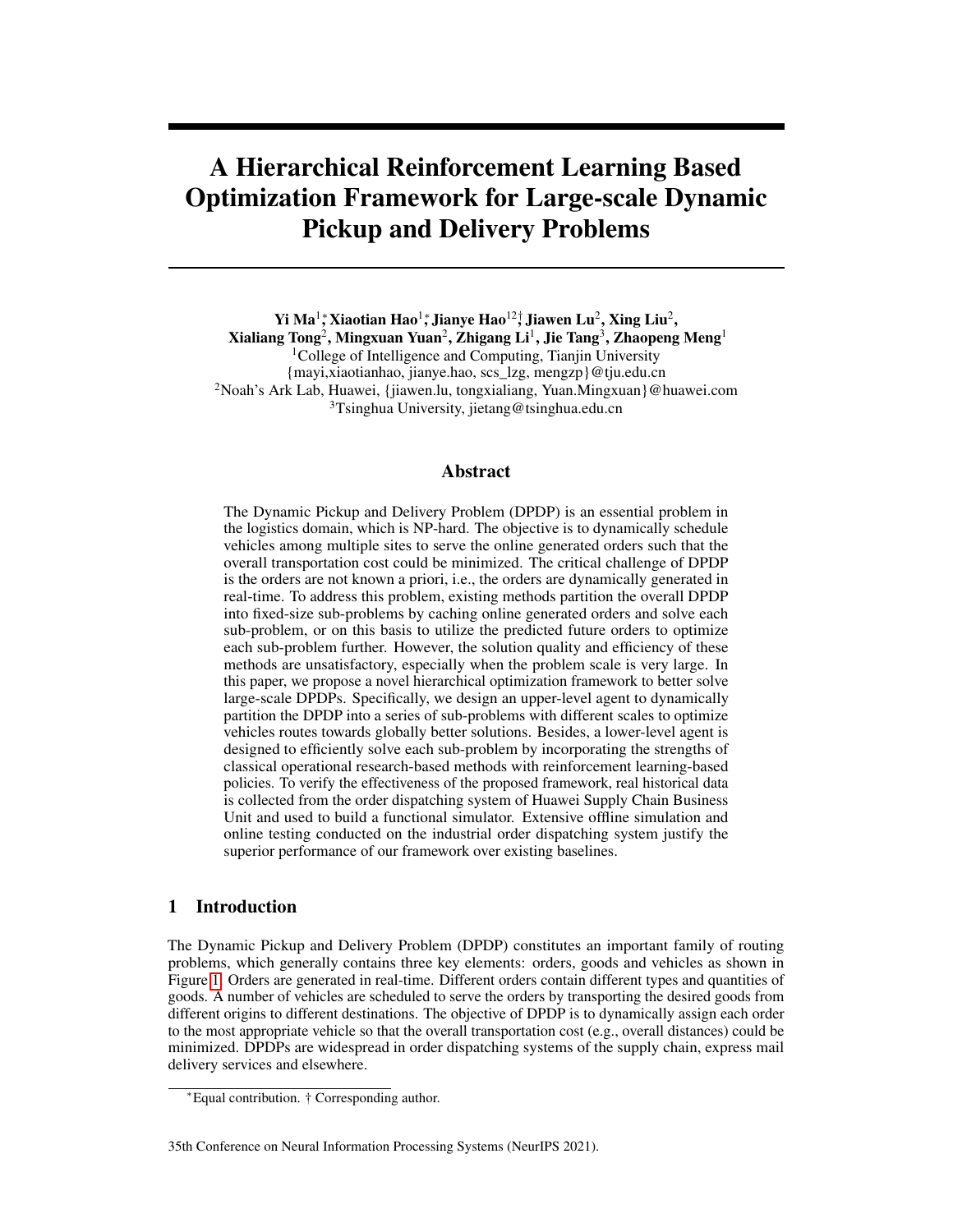DPDP is a complex variant of the Travelling Salesman Problem (TSP) and Vehicle Routing Problem (VRP), which are both NP-Hard combinatorial optimization problems [25]. The main difficulty of DPDP comes from the dynamically generated orders in real-time, thus the order dispatching decisions cannot be made beforehand in an offline style. Besides, compared with TSP and VRP, there exist various additional complex constraints in DPDP such as pickup and delivery constraint, Last-In-First-Out (LIFO) constraint, time window constraint, split demand constraint, etc.

Traditional methods for DPDP. Existing solutions for DPDP fall into two categories. The first category maintains a fixed buffer to cache the most recent generated orders and periodically dispatches all cached orders in a delayed mode. By this way, the overall dynamic problem is partitioned into a series of static sub-problems with subsets of known orders, i.e., static Pickup and Delivery Problems (PDPs). Then, operational research-based (OR) methods [22, 20], heuristic and



meta-heuristic methods [7, 16, 25, 4, 5, 3, 11, 26, 23, 9] are designed to solve each sub-problem. However, myopically optimizing each static sub-problem cannot guarantee the overall dynamic problem could be optimized from a long-term perspective since the split sub-problems are not independent of each other. The main reasons are previous orders assignment results will influence (1) the number of remaining orders to be dispatched, (2) the vehicle's remaining capacity and (3) the relative positions to the following orders. To acquire better solutions, the second category methods [24, 8, 12] try to predict the distribution of future orders and take the predicted orders into consideration when computing the solution for each sub-problem. However, predicting future orders is not realistic due to the high uncertainty in the real world. Inaccurate predictions will mislead the order dispatcher and route planner, and result in poor solution quality.

Learning-based methods for VRP. Additionally, a common flaw of traditional OR and metaheuristic methods is that they are computationally expensive and normally unable to obtain a desired solution within the allowable time. Besides, the design of them heavily relies on complex domain knowledge. To improve the solution computing efficiency and ease the difficulty of the algorithm design, recently, several learning-based methods are proposed [27, 1, 18, 6, 13]. These methods have demonstrated that the solution computing efficiency can be significantly improved by leveraging the generalization ability of the trained models. Besides, they could obtain solutions with competitive qualities compared with the state-of-the-art traditional methods. Although these methods mainly focus on TSPs or VRPs, of which all orders' information is known in advance and much fewer constraints are considered comparing with DPDP, learning-based methods have shown great potential to help solve large-scale DPDPs and reach superior performance.

In this paper, we propose a novel hierarchical reinforcement learning (RL) based optimization framework to solve the real-world large-scale DPDPs. Considering that order dispatching has a longterm impact on the overall optimization objective, the upper-level RL agent dynamically determines whether to wait longer at each moment for caching more future orders. In this way, the orders can be more flexibly assigned to vehicles (since each vehicle will have more candidate orders to choose) and the routes of vehicles could be optimized towards globally better solutions. The lower-level RL agent is responsible for assigning the cached orders to the most appropriate vehicles by sequentially manipulating heuristic operators to improve the solution quality iteratively. To verify the effectiveness of the framework, we collected real historical data from the order dispatching system of Huawei Supply Chain and built a simulator to simulate the order dispatching and vehicle transportation process. Further, we deployed our method on the company's Supply Chain Business Unit. Extensive offline simulation and online testing showed the superior performance of our algorithm.

Our main contributions are as follows: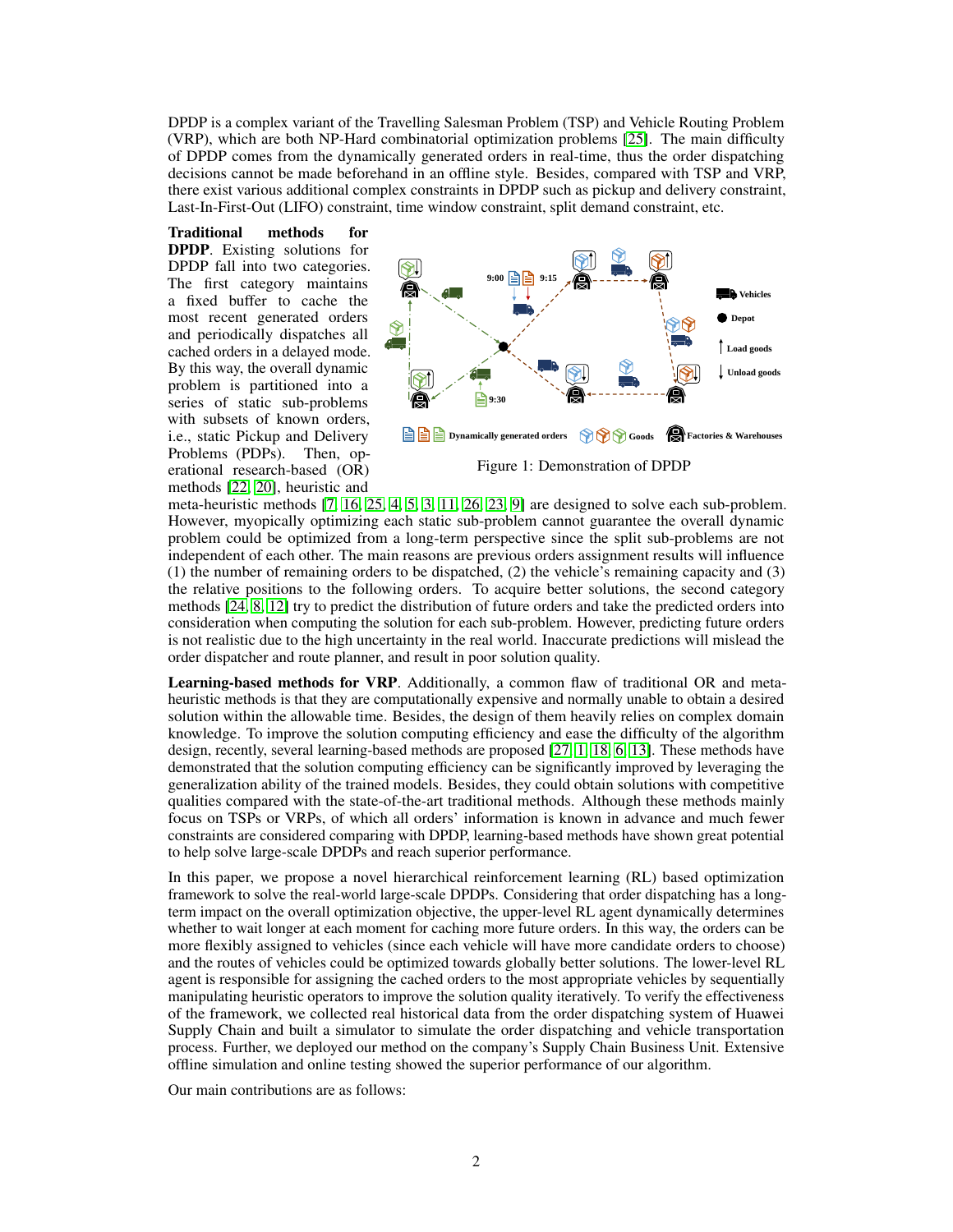- We are the first to propose a practical hierarchical RL framework to efficiently and farsightedly compute superior solutions for the real-world large-scale DPDPs with complex constraints.
- We design a simulator using real industrial data to be the experimental benchmark to verify the proposed method, which is available [here](https://github.com/huawei-noah/xingtian/tree/master/simulator/dpdp_competition/) for interested researchers.
- We show that our approach considerably improves the optimization objectives compared with existing algorithms both in the offline evaluation and online testing. The ablation study indicates our approach can obtain high-quality solutions with fast running speed and has strong generalization ability.

# 2 Problem Formulation

We now give the formulation of DPDP in our logistics scenario. For the orders dynamically generated in real-time at different nodes (i.e., factories and warehouses) within a day, vehicles should be scheduled to transport the goods from pickup nodes to delivery nodes to fulfil the orders with minimal transportation cost. In our case, the objective is to minimize  $K$  vehicles average travelling distances  $D(K)$  of the entire DPDP:

$$
\min D(K) \tag{1}
$$

while meeting several constraints: Pickup and Delivery Constraint, Capacity Constraint, LIFO Constraint, Time Window Constraint, etc. Detailed constraints are shown in Appendix A.

In practice, however, some orders are destined to violate time window constraints<sup>2</sup>. Thus, we add it to the objective function as an associated penalty to convert the hard time window constraint to a soft one. The penalty function is defined as the *overtime* beyond the specified completion time of each order. The optimization objective is then reformulated as minimizing the weighted sum  $3$  of average vehicles travelling distances (kilometers)  $D(K)$  and total overtime (seconds) OT of all orders C:

$$
\min D(K) + \lambda * OT(C) \tag{2}
$$

Apart from the various complex constraints mentioned above, the additional difficulties of this problem mainly come from two aspects:

- (1) The problem scale is very large. In practical logistic scenarios of the company, millions of products and intermediate materials are manufactured every day. As these products and materials might be used in the subsequent phases (e.g., assembling or selling), they have to be scheduled and transported between hundreds of factories and warehouses by dozens of vehicles within stringent timeline constraints, which constitutes a very large-scale and complex DPDP.
- (2) Besides, as the orders are generated online in real-time, the schedule planning cannot be made aforehand in an offline style. From the oracle's point of view, i.e., when all orders of a day are known in advance, the uncertainty is eliminated and this DPDP can be formulated as a complex Mixed Integer Programming (MIP) Problem, of which the optimal solution could be obtained utilizing exact algorithms (e.g., cutting plane algorithms, branch-and-bound algorithms or modern solvers such as Gurobi[20]) [22]. However, in reality, it's impossible to know all the orders in advance, thus these approaches are not applicable.

To eliminate the uncertainties brought by the unknown orders, a practical way is to utilize a buffer to cache the most recent generated orders and periodically dispatches all cached orders in a little delayed mode. With the known orders in the cache, the static PDP can be formulated as an MIP as shown in Appendix A. We could resort to modern solvers to solve this MIP. However, even for the static PDP with very few orders, it still costs several hours to compute a feasible solution, which is beyond the acceptable limits (details are shown in Table 2 and 3). Besides, even if we could obtain the optimal solution for each *fixed split* static PDP, we still cannot guarantee the global DPDP can be optimized as these static sub-problems are not independent of each other.

<sup>&</sup>lt;sup>2</sup>For example, goods of an order need to be transported to a far destination in a short time. Even if a vehicle is used to serve the order as soon as the order is generated, violation of time window constraints can still occur.

<sup>&</sup>lt;sup>3</sup>If the overtime happens, the subsequent assembling and selling will be delayed or cancelled, resulting in great economic loss. Therefore, we set  $\lambda$  to a very large number, e.g., 10000, to severely punish the overtime.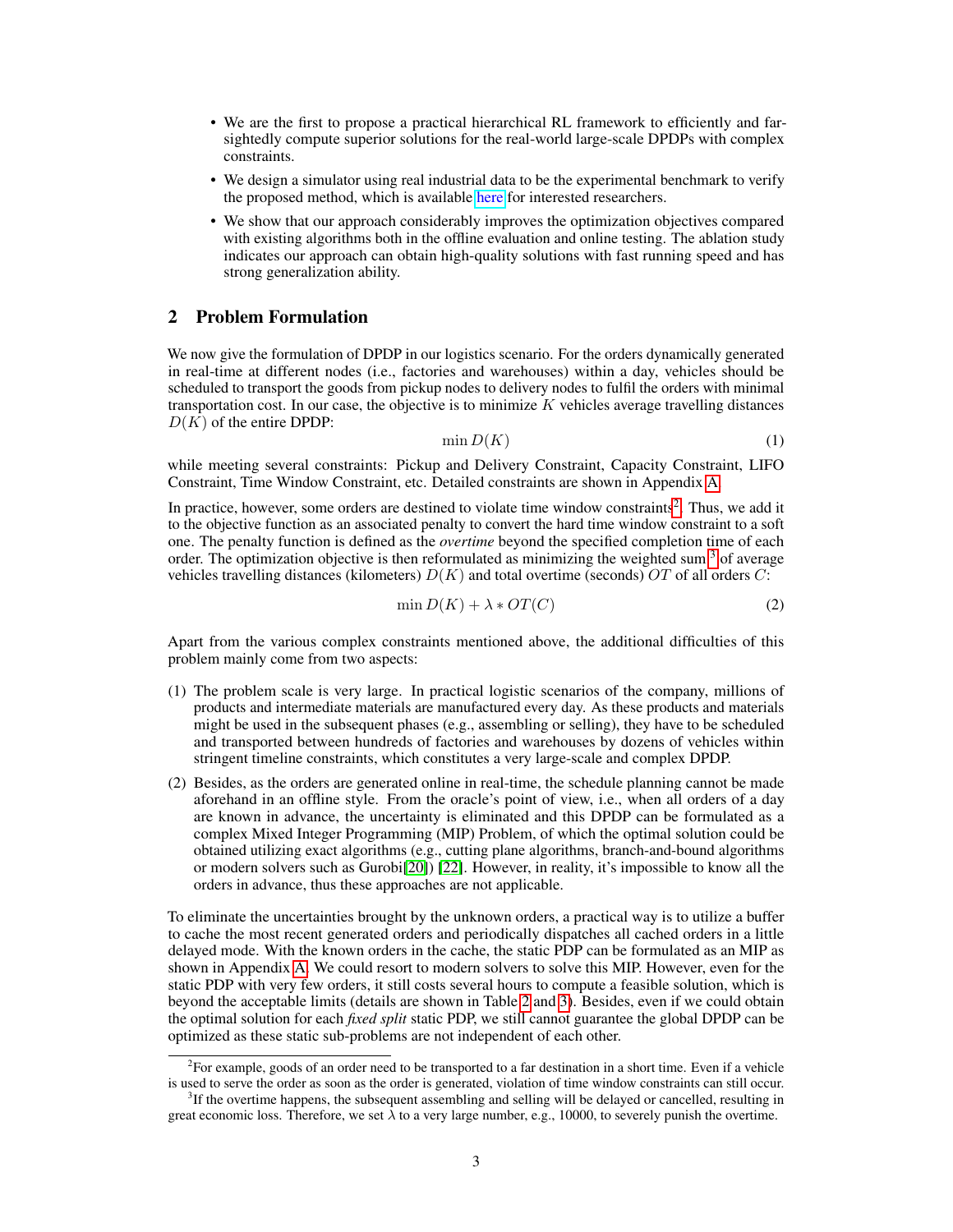# 3 Method

### 3.1 Overall Framework



Figure 2: Hierarchical Optimization Framework

In this paper, considering the challenges mentioned above, we propose a novel hierarchical reinforcement learning based optimization framework, which contains two levels of agents. As shown in Figure 2, we maintain a *buffer* to cache the newly generated orders and periodically dispatch all cached orders at once. But instead of dispatching the cached orders of fixed numbers or predicting future orders, we design an upper-level agent to *dynamically determine whether to wait longer for caching more future orders at each moment*. Though waiting longer will postpone the dispatching and transportation of the earlier cached orders, additional future orders can be taken into account for the vehicle-order matching. In this way, each vehicle will have more candidate orders to choose, thus the overall travelling distances will be more potentially to be optimized for shorter<sup>4</sup>. This process could be regarded as sacrificing a little time in exchange for a precise estimation of future orders. However, waiting for too long will also increase the risk of overtime of the earlier cached orders. Thus, whether to wait longer to cache more orders at each moment will have a long-term impact on the overall dispatching results, and can be naturally modeled as a sequential decision-making problem. We model this procedure as a Markov Decision Process (MDP). Depending on whether to wait longer at each moment, the overall DPDP can be dynamically partitioned into a series of static sub-problems, each of which includes different numbers of orders. As shown in Figure 2, the generated orders are accumulated in the buffer until the upper-level agent decides to stop caching at time  $t_{i+k}$ . Then, the agent releases the cached orders to the lower-level agent and clears the buffer.

Given the released orders (which form a static sub-problem, i.e., a PDP), the lower-level agent is appointed to assign the orders to the most appropriate vehicles and arrange the transportation route of each vehicle, such that the transportation cost of these orders could be minimized. First, a set of basic operators are maintained, whose roles are converting one feasible solution to another. For instance, given an initial solution's route  ${A\rightarrow B\rightarrow C}$  with three nodes A, B and C, a typical operator is *swapping two nodes*[13], e.g., swapping A and B. After applying this operator, {A->B->C} is converted to  ${B > A > C}$ . If the travelling cost of  ${B > A > C}$  is less than  ${A > B > C}$ , the initial solution is improved. On this basis, we design the lower-level agent similar to the traditional metaheuristic algorithms which sequentially manipulates these operators to improve the solution of each PDP. The difference is that we model the process of sequentially manipulating these operators as an MDP and incorporate RL methods to optimize the policy instead of manually designing complex rules. Finally, the best found solution is adopted by the order dispatching system to assign the orders to the vehicles and arrange their transportation routes. In the following two subsections, we will go into more details of the designed two agents.

<sup>&</sup>lt;sup>4</sup>In Table 7 of Appendix I, we show that splitting the overall DPDP into different sub-problems with different time spans will lead to different qualities of solutions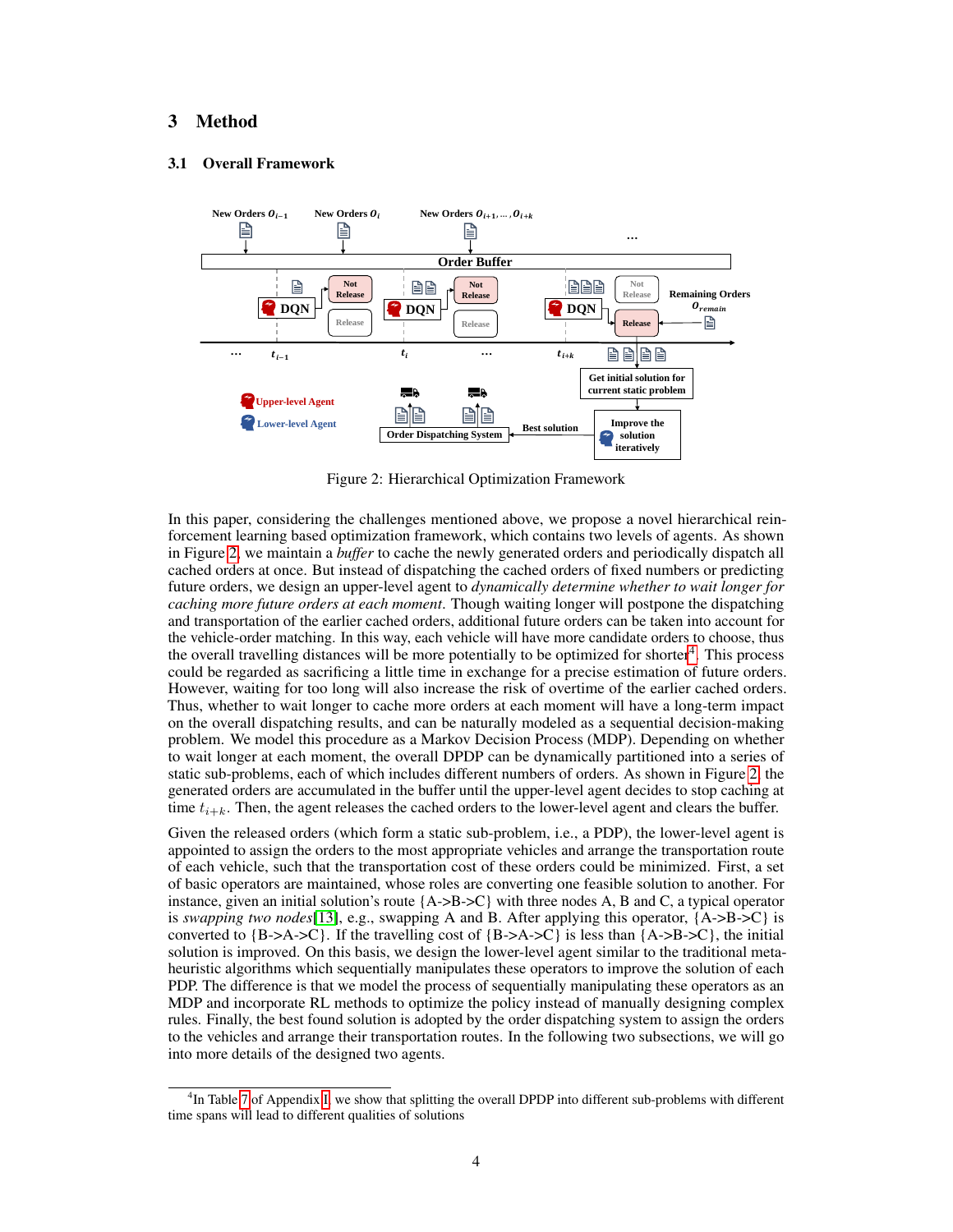### 3.2 Upper-level Agent

#### 3.2.1 Workflow

The workflow of the upper-level agent is described in Figure 2. We partition a day into  $T = 144$ fixed time intervals, and the time span of each interval is ten minutes. Each time interval starts at time  $t_{i-1}$  and ends at time  $t_i, i \leq T$  is a positive integer. We name  $t_1, ..., t_i, ..., t_T$  as *decision points*. At each decision point  $t_i$ , the upper-level agent decides whether to release the accumulated orders to the lower-level agent according to their overtime risk. Taking Figure 2 as an example, at decision point  $t_{i-1}$ , the buffer already cached some orders  $O_{i-1}$ . At  $t_{i-1}$ , the upper-level agent makes a decision and determines to wait longer and not to release  $O_{i-1}$  to the lower-level agent. Thus  $O_{i-1}$  are still maintained in the buffer. Thereafter, at all decision points before  $t_{i+k}$ , the upper-level agent makes the same decisions as at  $t_{i-1}$ , i.e., 'not release'. Therefore, new generated orders  $\langle O_i, ..., O_{i+k} \rangle$ between  $t_{i-1}$  and  $t_{i+K}$  are all appended to the buffer as well. At  $t_{i+k}$ , the upper-level agent makes a change and determines to release all accumulated orders  $\langle O_{i-1}, O_i, ..., O_{i+k} \rangle$  to the lower-level agent. At this time, all accumulated orders together with the remaining orders  $O_{\text{remain}}$  (assigned to the vehicles before  $t_{i-1}$  but the goods of the orders are still not loaded onto the vehicles even at  $t_{i+k}$ ) will be released by the upper-level agent. In this way, we get a static sub-problem constituting of orders  $\langle O_{i-1}, O_i, ..., O_{i+k}, O_{\text{remain}}\rangle$  for the lower-level agent. By analogy, the overall DPDP can be divided into a series of static PDPs with different scales. We model the procedure of whether to wait longer at each decision moment as an MDP described in the following subsection.

### 3.2.2 Markov Decision Process (MDP)

State: The state includes the number of orders accumulated in the buffer, the number of available vehicles, the amount of time left before exceeding the time limit of each order, etc. All these features are normalized and concatenated together. Detailed descriptions are postponed to the Appendix F due to the space limitation.

Action: The action is a binary variable indicates whether to release orders to the lower-level agent.

Reward: Our ultimate goal is to minimize the optimization objective for the entire dynamic problem. Therefore, we first get the the overtime of the orders completed and the corresponding vehicle travelling distances between two consecutive decision moments  $t_{i-1}$  and  $t_i$  as shown in Figure 2, i.e., avg\_distance +  $\lambda$  ∗ overtime. Then we set the immediate reward of action executed at  $t_{i-1}$  as  $-(avg\_distance + \lambda * overtime)$ . By this rule, the sum of the immediate rewards forms the negative value of the total objective for the entire dynamic problem. With this reward, the overall objective for the entire dynamic problem could be optimized. In other words, we encourage the upper-level agent to optimize the overall dynamic problem from a long-term perspective when making decisions.

#### 3.2.3 Agent Model

For the upper-level agent, we use Deep Q Network (DQN) [17]. We parameterize a value function  $Q(s, a; \phi)$  using the deep neural network of MLPs in which  $\phi_l$  are the parameters of the Q-network at updating iteration l. When reaching decision point  $t_i$ , we obtain the state  $s_{t_i}$ , action  $a_{t_i}$ , and reward  $r_{t_i}$  according to Section 3.2.2 for the current static problem and save them to the replay buffer. When reaching decision point  $t_{i+1}$ , we obtain the state  $s_{t_{i+1}}$ , which is the next state of the previous static sub-problem and we get a new transition  $e_{t_i} = (s_{t_i}, a_{t_i}, r_{t_i}, s_{t_{i+1}})$ . We store the transitions into buffer  $D = \{e_{t_1}, \ldots, e_{t_i}, \ldots\}$  during the running of simulator. During the training, we apply Q-learning updates on uniformly sampled transitions  $(s, a, r, s') \sim U(D)$  from the replay buffer. The model updates at iteration  $l$  uses the following Temporal Difference (TD) loss function:

$$
L_i(\phi_l) = \mathbb{E}_{(s,a,r,s') \sim U(D)} \left[ \left( r + \gamma \max_{a'} Q\left(s',a';\phi_l^-\right) - Q\left(s,a;\phi_l\right) \right)^2 \right] \tag{3}
$$

where  $\gamma$  is the discount factor,  $\phi_l$  are the parameters of the Q-network at iteration l and  $\phi_l^-$  are the parameters of the target network at iteration l.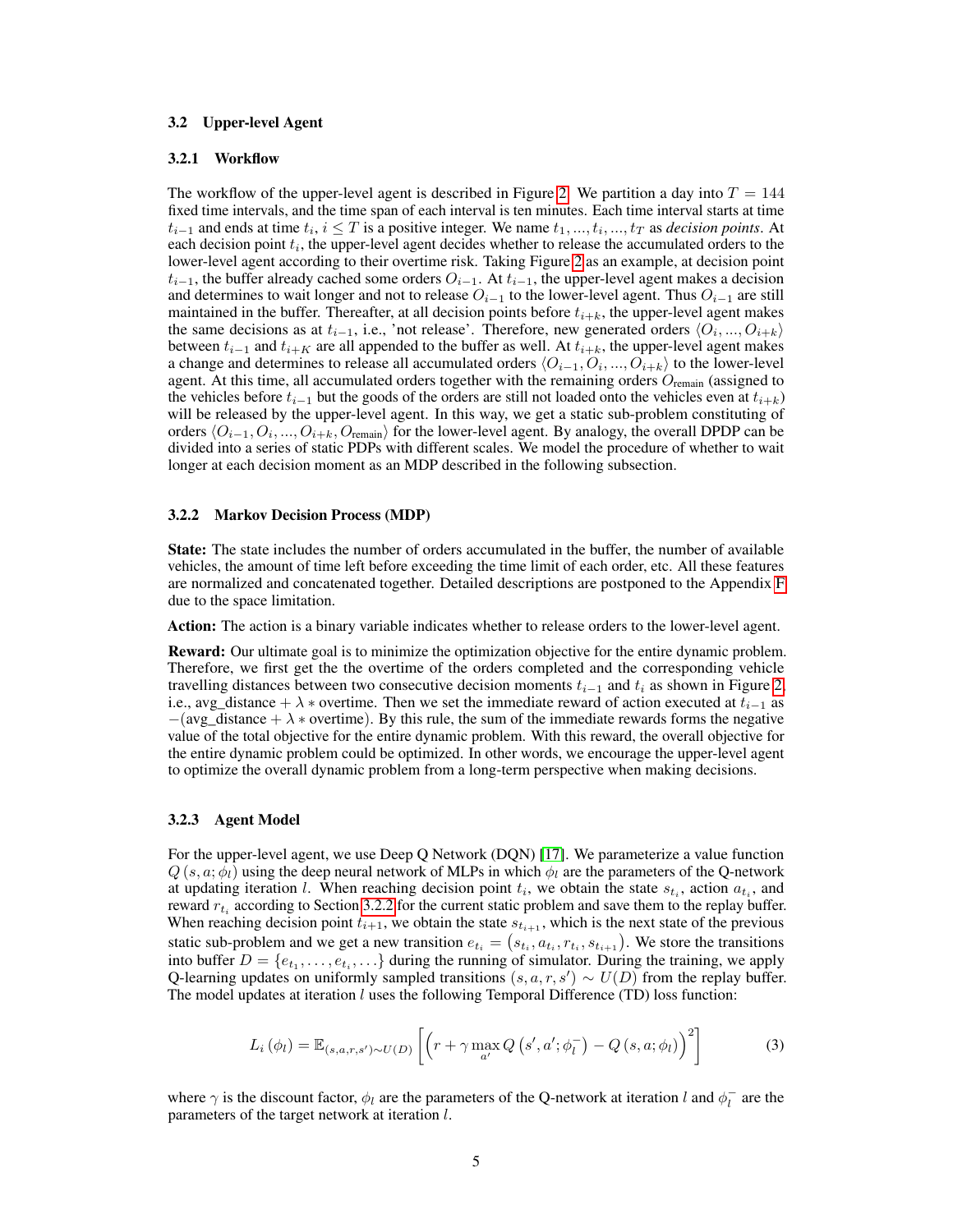

Figure 3: Workflow of Lower-level Agent

## 3.3 Lower-level Agent

## 3.3.1 Workflow

The workflow of the lower-level agent is described in Figure 3. We first generate a feasible initial solution of the static sub-problem using greedy algorithm (described in Section 4.2). Given the initial solution, the lower-level agent iteratively improves the solution by manipulating different operators according to solution states as mentioned in Section 3.1 (we call this step *Improvement* [6, 13]). When the improved solution reaches a local optimum (i.e., the solution could not be improved further for a series of steps), we will partially or entirely re-assigning the orders using the greedy algorithm (we call this step *Reconstruction*). The improvement of the next iteration will start from the reconstructed solution. Note that the lower-level agent only selects improvement operators as reconstruction operator has a long-lasting effect on solutions compared with improvement operators and we found mixing up them will lead to instability during the training. The process of improvement and reconstruction alternates until reaching the maximum number of steps or the maximum allowable running time. The best generated solution during the improvements and reconstructions will be adopted to dispatch orders to vehicles. Note that the final accepted solution is ensured to be at least as good as the initial solution. Overall, by transferring the knowledge learned from previously solved PDPs to the new ones, the agent could efficiently and monotonically improve the solution quality. The MDP definition of the operators-manipulating procedure is described in the following subsection.

### 3.3.2 Markov Decision Process (MDP)

**State:** The state of the current solution consists of the states of all nodes, i.e.,  $s = \{s_1, s_2, ..., s_{|V|}\}$ , where  $s_v$  is the state of node v. Each  $s_v$  includes the position information, order information, vehicle information and objective-related information. Details can be found in Appendix F.

Action: The action set consists of 4 carefully designed operators, i.e., *inner-exchange*, *inner-relocate*, *inter-exchange* and *inter-relocate*. We provide a proof in Appendix G that any feasible solution (including the optimal one) could be obtained by iteratively applying these 4 operators from any given initial solution. Details are described in Appendix G.

Reward: We find that the total objective can be easily reduced by a large margin during the first few improvement steps of an initial solution or reconstructed solution in the experiments (See Figure 4). If we assign the actions at these improvement steps a large reward, it's not fair for the actions in the subsequent steps. This is because the actions in the subsequent steps also play important roles in improving solutions in the complex solution space. Therefore, the overall objective  $OBD<sub>b</sub>$  of the sub-problem after the first iteration (e.g., Iteration 1 in Figure 3) is used as the baseline following [13]. For each subsequent iteration i, we first get the optimized objective after the iteration as  $OBJ_i$ and then assign  $(|OBJ_b - OBJ_i|)/n_i$  to all  $n_i$  actions executed in iteration i as reward.

## 3.3.3 Agent Policy Network

The policy network of the lower-level agent inputs the state of the current solution and outputs action probabilities of length  $|A|$  where A is the set of operators. In our case, a critical challenge of designing the policy network is the number of orders and the number of available vehicles are different for each static sub-problem. As the quantity of the combination of orders and vehicles are extremely huge, we cannot train a separate model for every combination of different numbers of orders and vehicles. Thus, the desired model should be able to transfer the knowledge learned from the previously solved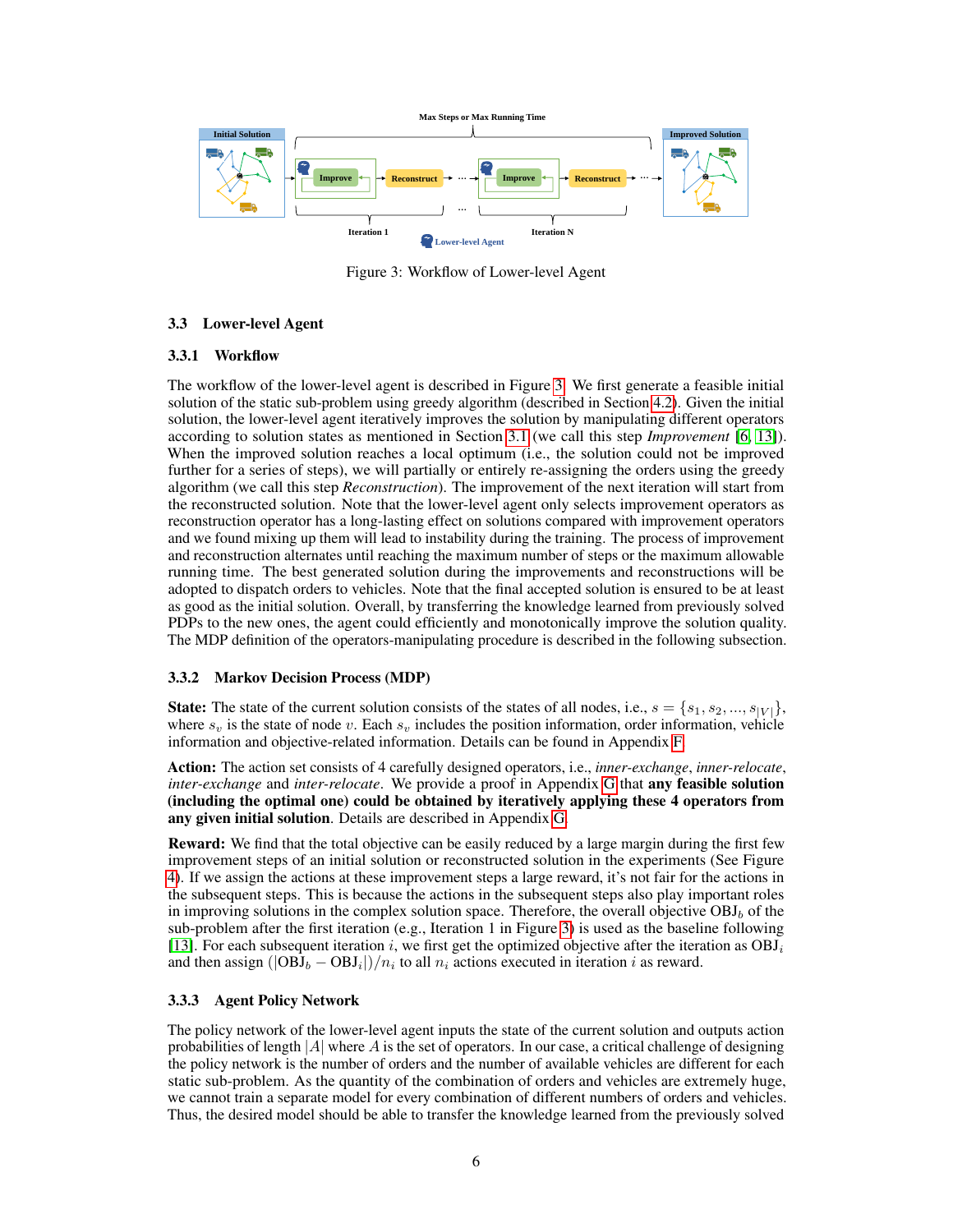problems and generalize to new problems of any scale without fine-tuning. Besides, the routes of a solution naturally form a certain topological graph structure as shown in Figure 3. Therefore, in this paper, we incorporate GIN (Graph Isomorphism Network)[30], a powerful Graph Neural Network (GNN), to be the basis of the policy network of the lower-level agent. We use the REINFORCE algorithm [28] to train the policy network. Details of the policy network are shown in Appendix H.

# 4 Offline Evaluation

# 4.1 Experiments Settings

We start with designing a simulator to shed light on the contributions of the proposed framework under more controlled settings. Details of the simulator can be found in Appendix C. To comprehensively verify the effectiveness of our approach on problems of different scales, we use four types of datasets of different sizes, i.e., 15 orders with 5 vehicles, 50 orders with 5 vehicles, 300 orders with 20 vehicles, 1000 orders with 50 vehicles (matching the practical problem of thousand scales). Note that the orders/vehicles ratios are set according to realistic business settings. Each type of datasets contains 10 datasets, including 7 training sets and 3 test sets according to the ratio of 7:3 (e.g., 300-1, 300-2 and 300-3 are test sets with 300 orders). The vehicles have the same load capacity. Details of the datasets are described in Appendix D. According to the realistic business settings, the time span between two consecutive decision points is set to 10 minutes in the simulator.

The comparisons of different methods proceed as follows. For our approach, we first train a shared model on each type of training datasets and then evaluate the model on the test datasets of the same size. At each decision point, the upper-level agent decides whether to release orders to the lower-level agent. The lower-level agent is executed for no more than 10 minutes after receiving orders from the upper-level agent. Both agents are trained simultaneously. This training process is relatively stable due to the following reasons. The iterative solution optimization process (starts from an initial greedy solution) of our lower-level agent can ensure the obtained solutions have relatively high quality even at the initial training stages. In other words, the solutions given by the lower-level agent are relatively stable. Therefore, the unstable issue of co-training both levels of policies in our case is negligible, and thus both levels can be trained simultaneously. For baselines showed in Section 4.2, we also run them for up to 10 minutes at each decision point. We run the simulator until all the orders of the dataset are dispatched and completed to ensure fair comparisons. All the results in the experiments are obtained by running each algorithm ten times to get the mean and variance value of the optimization objective.

# 4.2 Baselines

To help readers better understand the baselines, we name them in the format of 'upper-level method + lower-level method' except for the **Optimal** baseline. '10min-Interval' means the dynamic problem is partitioned into static sub-problems with a fixed interval of ten minutes. '1order-Interval' means the dynamic problem is partitioned into static sub-problems consists of a single order.

10min-Interval + Greedy: Greedy [15] is the most widely-used method in industry, which is also the online deployed baseline method. The solution routes are expanded by greedily inserting new pickup and delivery nodes until all the orders are inserted.

**10min-Interval + ALNS:** ALNS [29] is one of the most representative meta-heuristic local search frameworks for solving DPDP that uses a series of operators to improve the solution. In each iteration, an operator is selected to destroy the current solution, and an operator is selected to repair the solution.

**1order-Interval + E2ERL:** According to [14], we use a DQN model to assign vehicles to each generated order and insert each order into the vehicle's order queue using the Greedy algorithm. It's an E2ERL (end-to-end RL) algorithm.

10min-Interval + ST-DDGN: ST-DDGN [12] is the state-of-the-art method that predicts future orders of DPDP. Then both the predicted orders and real generated orders are considered when solving each sub-problem using E2ERL.

Optimal: We convert DPDPs to static PDPs as we can obtain all the orders' information beforehand in offline style. Then we use Gurobi to solve the corresponding MIP model to get the optimal solution. As Gurobi can only solve small-scale PDPs within acceptable time due to the NP-hard property, we only compare with the optimal solution on problems of 15 and 50 orders in Section 4.4.1.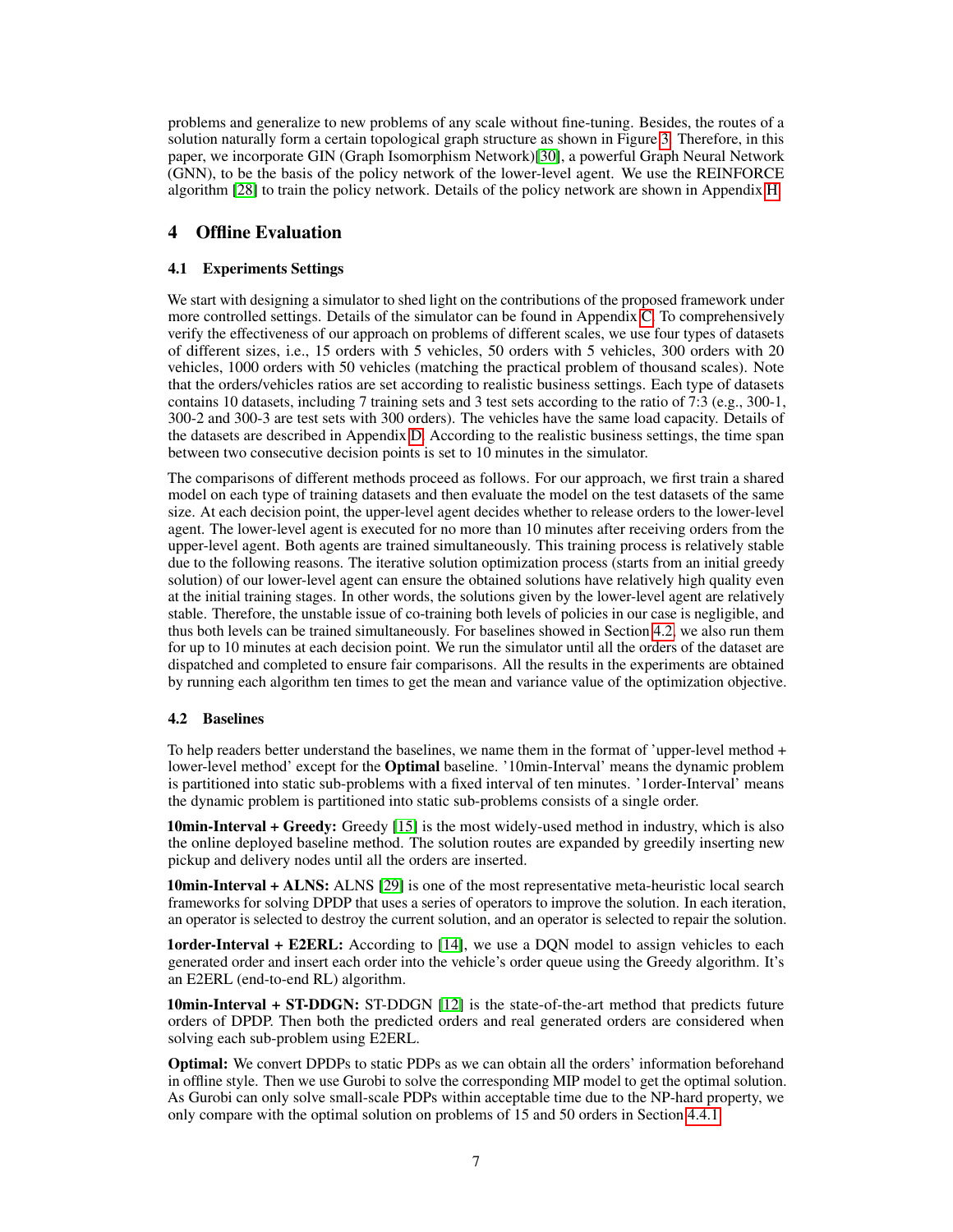### 4.3 Main Results

Here we show part of the experimental results in Table 1. The complete results are shown in Table 6 of Appendix I. The objective improvement measurement is the improvement percentage of each algorithm compared with the Greedy<br>algorithm. Our ap-Our approach consistently outperforms all baselines

Table 1: Main results of different methods on test datasets

| Dataset | Algorithm                             | Overtime     | $Avg$ $Dis$ | Objective | Obj Impro |
|---------|---------------------------------------|--------------|-------------|-----------|-----------|
| $50-1$  | 10min-Interval + Greedy               | $^{(1)}$     | 109.30      | 109.30    | $0.00\%$  |
|         | 1order-Interval + E2ERL               | 0            | 96.56       | 96.56     | 11.66%    |
|         | $10min-Interval + A LNS$              | 0            | 107.95      | 107.95    | 1.24%     |
|         | 10min-Interval + ST-DDGN              | 0            | 108.95      | 108.95    | 0.32%     |
|         | Our (Upper-level RL + Lower-level RL) | $\bf{0}$     | 93.70       | 93.70     | 14.27%    |
| $300-1$ | 10min-Interval + Greedy               | $\Omega$     | 147.78      | 147.78    | $0.00\%$  |
|         | 1order-Interval + E2ERL               | 0            | 158.39      | 158.39    | $-7.18%$  |
|         | $10min-Interval + A LNS$              | 0            | 137.31      | 137.31    | 7.08%     |
|         | $10min-Interval + ST-DDGN$            | $\Omega$     | 131.99      | 131.99    | 10.68%    |
|         | Our (Upper-level RL + Lower-level RL) | $\mathbf{0}$ | 122.42      | 122.42    | 17.16%    |
| 1000-1  | 10min-Interval + Greedy               | $\Omega$     | 183.04      | 183.04    | 0.00%     |
|         | 1order-Interval + E2ERL               | 0            | 180.36      | 180.36    | 1.46%     |
|         | $10min-Interval + A LNS$              | $\Omega$     | 174.68      | 174.68    | 4.57%     |
|         | $10min-Interval + ST-DDGN$            | $\Omega$     | 171.09      | 171.09    | 6.53%     |
|         | Our (Upper-level RL + Lower-level RL) | 0            | 159.18      | 159.18    | 13.04%    |

on all datasets (lower total objective is better). On some datasets, the baselines have overtime results due to their lack of long-term planning and exhaustively optimization of each static problem from a myopic perspective. As a result, dispatching of some orders is delayed for too long, and finally, overtime is inevitable in any case. In contrast to this, our upper-level RL partitions the dynamic problem into sub-problems considering the balance between the orders overtime (seconds) risk and optimization of vehicle travelling distances (kilometers), and our lower-level RL is responsible for the optimization of each static sub-problem. The cooperation of the two agents enables our method to find solutions with less overtime and vehicle travelling distances on the overall dynamic problem from a long-term perspective. The comparison of the learning curves of all learning-based methods on 50-1 are shown in Figure 11 in Appendix I.

### 4.4 Ablation Studies

### 4.4.1 How far is our lower-level agent from the optimal one on static PDP?

We convert the DPDP to a single static PDP as described in Section 4.2. As the orders should be assigned to vehicles all at once, there is no need to use an upper-level agent. Similarly, without the prediction of future orders, ST-DDGN is essentially the same as E2ERL. Therefore we only use the lower-level agent and E2ERL in the static PDP. Each algorithm is run without time or step limitation to discover its full potential. As shown in Table 2 and 3, the difference of the total objective of our method with the optimal solution is much smaller than the baselines (as all the overtime is 0, the column is omitted from the two Tables). The time consumption is much shorter than ALNS and Gurobi. It is because our method can exert the generalization ability to quickly improve the initial solution by using the most appropriate operators based on the experiences obtained from training, without the need of manually designing complicated search as in ALNS and Gurobi. Note that the time consumption of Gurobi on problems of 50 orders is represented using hyphen symbol '-', which means we can't get results even after 100 hours due to the various complex constraints as described in Appendix A. Comparing with baselines, our method is the most qualified to meet the online deployment requirements that the algorithm should obtain high-quality solutions with fast speed.

| Table 2: Results on static 15-1, 15-2, 15-3 |  |  |  |
|---------------------------------------------|--|--|--|
|---------------------------------------------|--|--|--|

```
Table 3: Results on static 50-1, 50-2, 50-3
```

| Algorithm        | Avg Dis | Objective | Obj Impro | Time    | Algorithm      |
|------------------|---------|-----------|-----------|---------|----------------|
| Greedy           | 53.85   | 53.85     | $0.00\%$  | 0.38s   | Greedy         |
| E2ERL            | 51.70   | 51.70     | 3.99%     | 0.58s   | E2ERL          |
| <b>ALNS</b>      | 51.58   | 51.58     | 4.22%     | 405s    | ALNS           |
| Our              | 45.72   | 45.72     |           |         | Our            |
| (Lower-level RL) |         |           | 15.10%    | 68.21s  | (Lower-level R |
| Optimal          | 44.35   | 44.35     | 17.64%    | 141360s | Optimal        |
| Greedy           | 69.61   | 69.61     | $0.00\%$  | 0.40s   | Greedy         |
| E2ERL            | 68.00   | 68.00     | 2.31%     | 0.79s   | E2ERL          |
| <b>ALNS</b>      | 62.62   | 62.62     | 10.04%    | 606s    | <b>ALNS</b>    |
| Our              | 62.32   |           | $10.47\%$ |         | Our            |
| (Lower-level RL) |         | 62.32     |           | 27.96s  | (Lower-level R |
| Optimal          | 57.48   | 57.48     | 17.43%    | 193680s | Optimal        |
| Greedy           | 78.73   | 78.73     | $0.00\%$  | 0.34s   | Greedy         |
| E2ERL            | 59.02   | 59.02     | 25.03%    | 0.83s   | E2ERL          |
| ALNS             | 52.21   | 52.21     | 33.68%    | 920s    | ALNS           |
| Our              |         |           |           |         | Our            |
| (Lower-level RL) | 50.95   | 50.95     | 35.29%    | 71.98s  | (Lower-level R |
| Optimal          | 50.75   | 50.75     | 35.54%    | 28651s  | Optimal        |

| Algorithm        | Avg Dis | Objective | Obj Impro | Time      |
|------------------|---------|-----------|-----------|-----------|
| Greedy           | 98.68   | 98.68     | 0.00%     | 66.73s    |
| E2ERL            | 94.94   | 94.94     | 3.79%     | 52.64s    |
| ALNS             | 96.98   | 96.98     | 1.72%     | 10728.34s |
| Our              | 82.43   | 82.43     | 16.47%    | 1459.23s  |
| (Lower-level RL) |         |           |           |           |
| Optimal          |         |           |           |           |
| Greedy           | 80.67   | 80.67     | 0.00%     | 22.27s    |
| E2ERL            | 76.04   | 76.04     | 5.74%     | 16.66s    |
| ALNS             | 65.31   | 65.31     | 19.04%    | 6012.56s  |
| Our              |         |           |           |           |
| (Lower-level RL) | 58.42   | 58.42     | 27.58%    | 1152.64s  |
| Optimal          |         |           |           |           |
| Greedy           | 83.34   | 83.34     | 0.00%     | 44.31s    |
| E2ERL            | 80.92   | 80.92     | 2.90%     | 20.34s    |
| ALNS             | 80.51   | 80.51     | 3.40%     | 4140.15s  |
| Our              |         |           |           |           |
| (Lower-level RL) | 72.66   | 72.66     | 12.81%    | 1998.09s  |
| Optimal          |         |           |           |           |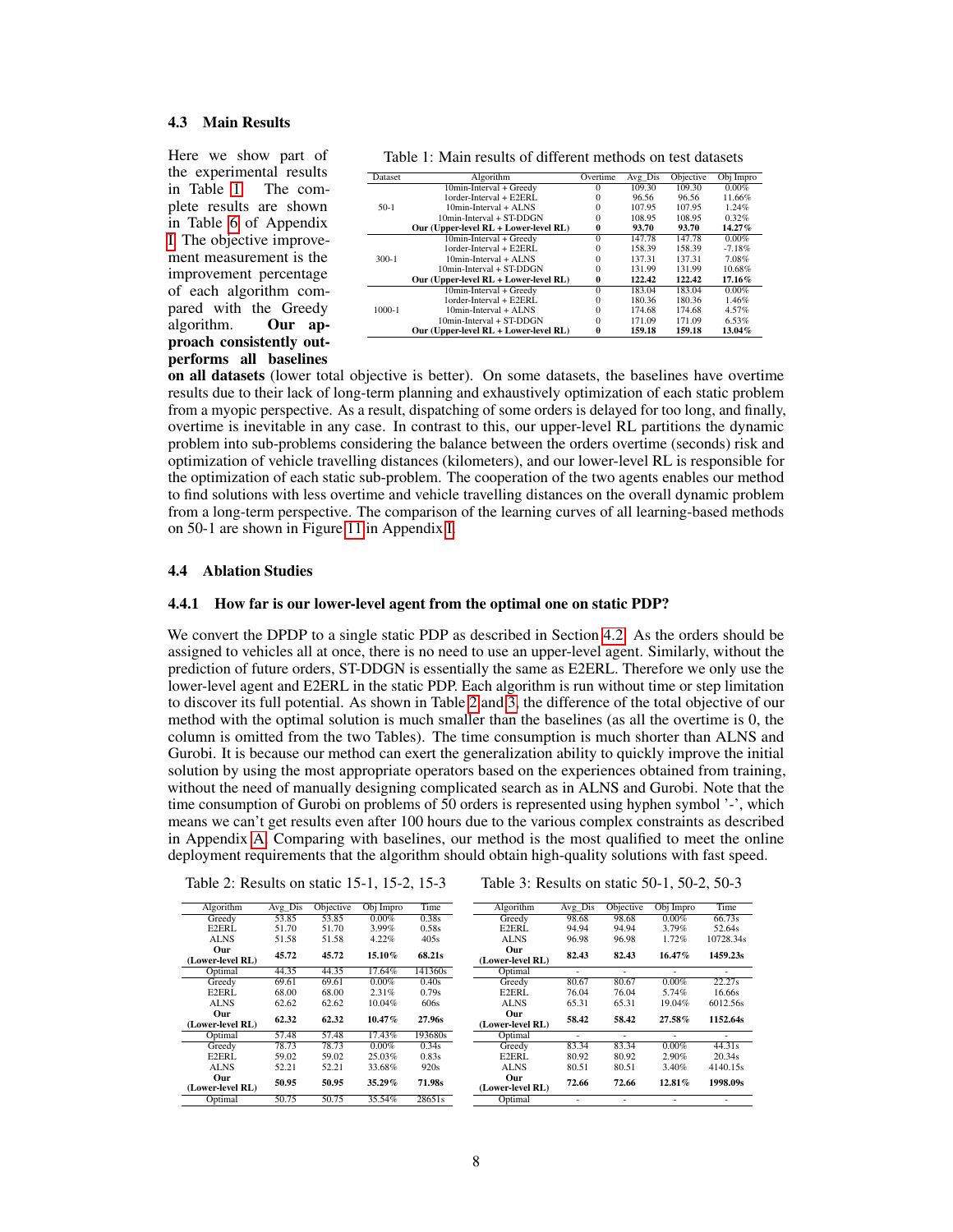#### 4.4.2 Does lower-level agent learn how to select operators?

To verify that our lower-level agent learns to choose the most suitable operators at different states, we compare the results of different operator selection methods on both static problems and dynamic problems. We first compare the total objective during the solution improvement process on the static problems using the lower-level agent with the method that randomly selects operators. As the improvement-reconstruct iteration process designed in Section 3.3 ensures the quality of the solution can be monotonically improved, selecting operators randomly is also a powerful baseline that can achieve satisfactory performance for the static PDP.

Therefore, for the static problem, we mainly focus on whether the lower-level agent can improve the solving speed. As we can see in Figure 4, at the same step, choosing operators using lower-level RL can reach a better objective than randomly choosing operators, which indicates our lower-level method learned to accelerate the searching for better solutions. Since the static sub-problems of a dynamic problem are not independent of each other, the small gap between the above

To verify that our upper-level agent learns to partition the dynamic problem into static subproblems from a long-term perspective, we compare the results of differ-



Figure 4: Comparison of different selection methods of operators on static problems

two methods in a static sub-problem will continue to enlarge in the subsequent sub-problems, resulting in a very large result gap on the entire dynamic problem. We compare the total objectives of the entire dynamic problems in Table 4. To ensure fairness, we control the upper-level methods to be '10min-Interval' and use the lower-level agent and random selection as lower-level methods, respectively. As we can see in Table 4, using the lower-level agent can help find better solutions on the entire dynamic problems.

| Method<br>10min-Interval + Random Search | Overtime | Avg Dis            | Objective |                        |
|------------------------------------------|----------|--------------------|-----------|------------------------|
|                                          |          |                    |           | $\overline{Obj}$ Impro |
|                                          | $_{0}$   | $139.16 \pm 8.59$  | 139.16    | $0.00\%$               |
| $10$ min-Interval + Lower-level RL       | 0        | $126.95 \pm 4.80$  | 126.95    | 8.77%                  |
| Our (Upper-level RL + Lower-level RL)    |          | $122.42 \pm 4.02$  | 122.42    | 12.03%                 |
| 10min-Interval + Random Search           | 0        | $166.31 + 10.20$   | 166.31    | $0.00\%$               |
| $10$ min-Interval + Lower-level RL       | 0        | $154.39 + 8.13$    | 154.39    | 7.17%                  |
| Our (Upper-level RL + Lower-level RL)    |          | $142.33 \pm 7.47$  | 142.33    | 14.42%                 |
| 10min-Interval + Random Search           | 0        | $168.69 + 7.70$    | 168.69    | $0.00\%$               |
| $10$ min-Interval + Lower-level RL       | 0        | $156.64 \pm 7.50$  | 156.64    | 7.14%                  |
| Our (Upper-level RL + Lower-level RL)    |          | $146.88 \pm 13.91$ | 146.88    | 12.93%                 |
|                                          |          |                    |           |                        |

Table 4: Effectiveness of lower-level agent and upper-level agent

### 4.4.3 Does the upper-level agent learn to partition DPDP from a long-term perspective?

ent static sub-problems partitioning methods. We compare our upper-level agent with the '10min-Interval' method. As we can see in Table 4, using an upper-level agent to partition the dynamic problem reaches the best objective. The results illustrate that our upper-level agent can partition the problem from a long-term perspective to balance the orders overtime risk and optimization of vehicle travelling distances.

### 4.4.4 Can our method generalized to larger-scale problems?

To verify our method's generalization ability, we evaluate the models trained using datasets of 300 orders / 20 vehicles on larger-scale datasets, i.e., 1000 orders / 50 vehicles. As shown in Table 5, the model trained on datasets of 300 orders achieves similar performance with the one trained on datasets of 1000 orders.

| Dataset | Model           | Overtime | Avg Dis           | Objective |
|---------|-----------------|----------|-------------------|-----------|
| 1000-1  | Trained on 1000 | $\Omega$ | $159.18 \pm 4.10$ | 159.18    |
|         | Trained on 300  | $\Omega$ | $170.78 + 10.27$  | 170.78    |
| 1000-2  | Trained on 1000 | $\Omega$ | $196.66 + 9.52$   | 196.66    |
|         | Trained on 300  | $\Omega$ | $209.48 \pm 8.68$ | 209.48    |
| 1000-3  | Trained on 1000 | $\Omega$ | $176.39 \pm 7.61$ | 176.39    |
|         | Trained on 300  | $\Omega$ | $182.83 \pm 5.64$ | 182.83    |

Note that the model trained on datasets of 300 orders also outperforms the baselines in Table 1. It verifies that our method can be generalized to new problems of different scales without fine-tuning after well trained on existing problems.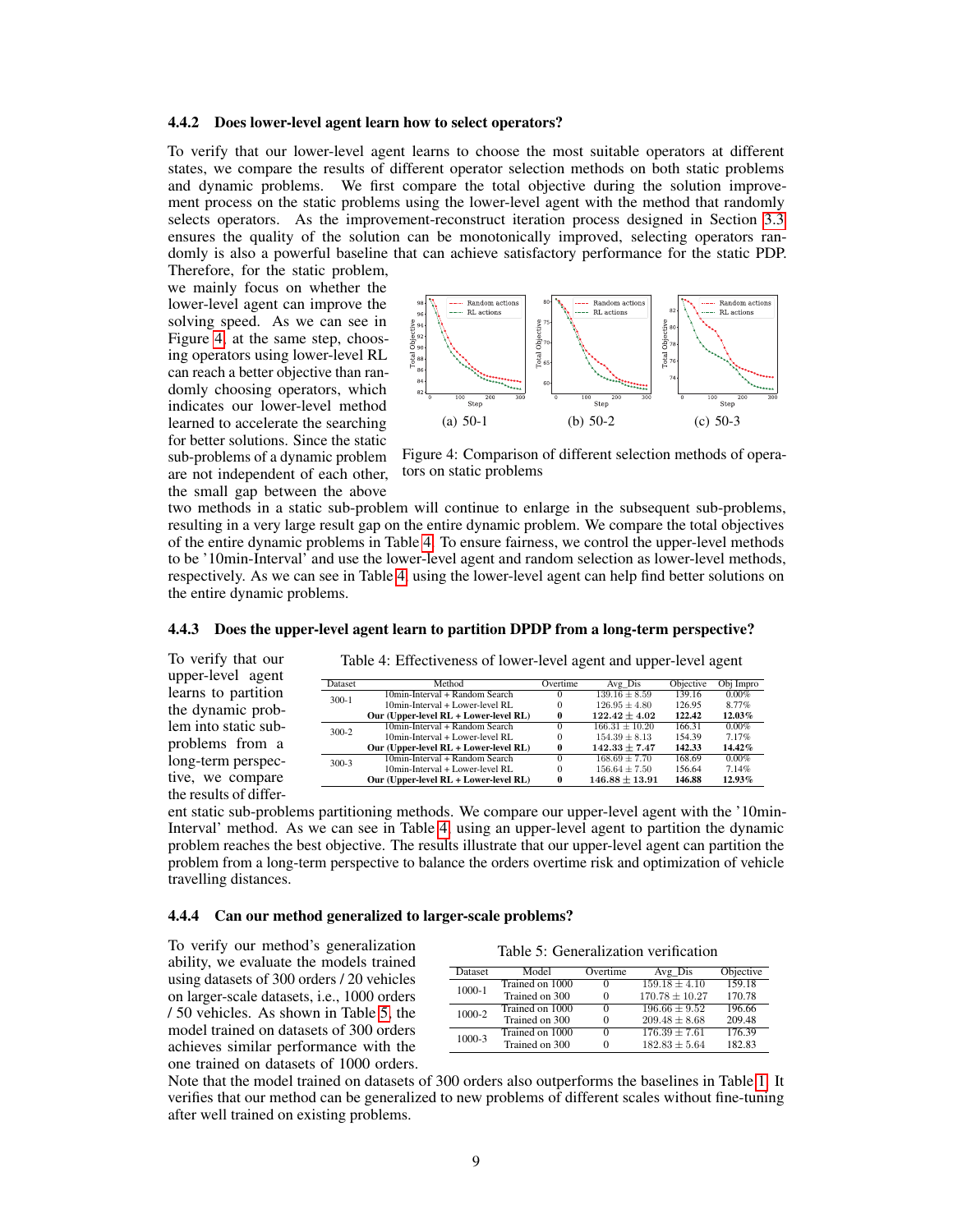# 5 Online Testing

We deployed our method on the order dispatching system in Huawei supply chain. In the online experiments, we compare our method with the previously online deployed greedy algorithm (10min-Interval + Greedy). For a fair comparison, we control the vehicles and the nodes (factories and warehouses) involved in the online testing to be the same. Normally, a standard A/B testing is required to be performed on homogeneous experimental groups using different methods



Figure 5: Online Results

at the same time dimension. Then experimental data of each group are collected and evaluated to choose the best method. However, in our situation, it's unrealistic to split each order into two sub-orders to ensure the experimental groups are homogeneous. Besides, a large number of offline experiments have demonstrated that our method is significantly better than the greedy algorithm. Even in the worst case when there is no improvement in each sub-problem, our method is still the same with Greedy. Thus, we directly replaced the greedy algorithm for online deployment. Figure 5 summarises the results from Nov 2020 to Apr 2021. The points of Nov and Dec 2020 shown in Figure 5 are generated by greedy algorithm and our method is deployed from Jan to Apr 2021. As we can see, our method can reduce the average orders' overtime and vehicles' travelling distances compared with the greedy baseline. Even with more orders, our method can still reach a better optimization objective. Note that in the actual business scenario, orders generated in each day follow a similar distribution with a small variance. These results indicate that our method could achieve a better performance in the realistic deployment environment with varied data distributions.

# 6 Conclusions

In this paper, we propose a novel hierarchical reinforcement learning based optimization framework to solve the large-scale DPDP in the real world. The upper-level agent is equipped with the far-sight ability whose target is to optimize the long-term cumulative objective. The lower-level agent exerts the generalization ability of GNN to quickly improve the solution quality by transferring the knowledge (policy) learned from training. The cooperation of the upper-level and lower-level agents enables our method to find globally better solutions. Extensive offline simulation on the simulator built on real historical data and online testing verify that our method can obtain higher-quality solutions with faster running speed.

The core idea of our learning-based framework are beneficial to a number of similar problems in the supply chain community that have time-evolving components (e.g., orders/customers/tasks), such as dynamic routing problems, dynamic flow shop scheduling, dynamic job shop scheduling, dynamic bin packing and so on. As orders/customers/tasks of all these dynamic problems are online generated that are not known a priori, the orders/customers/tasks should first be cached and then be dispatched. In this way, these problems can be modeled as hierarchical optimization problems like DPDP that the upper-level problem is "how to cache orders/customers/tasks" and the lower-level problem is "how to dispatch cached orders/customers/tasks". We will verify our proposed framework in these fields in the future work.

## Acknowledgments and Disclosure of Funding

The work is supported by the National Natural Science Foundation of China (Grant Nos: U1836214) and the New Generation of Artificial Intelligence Science and Technology Major Project of Tianjin under grant: 19ZXZNGX00010.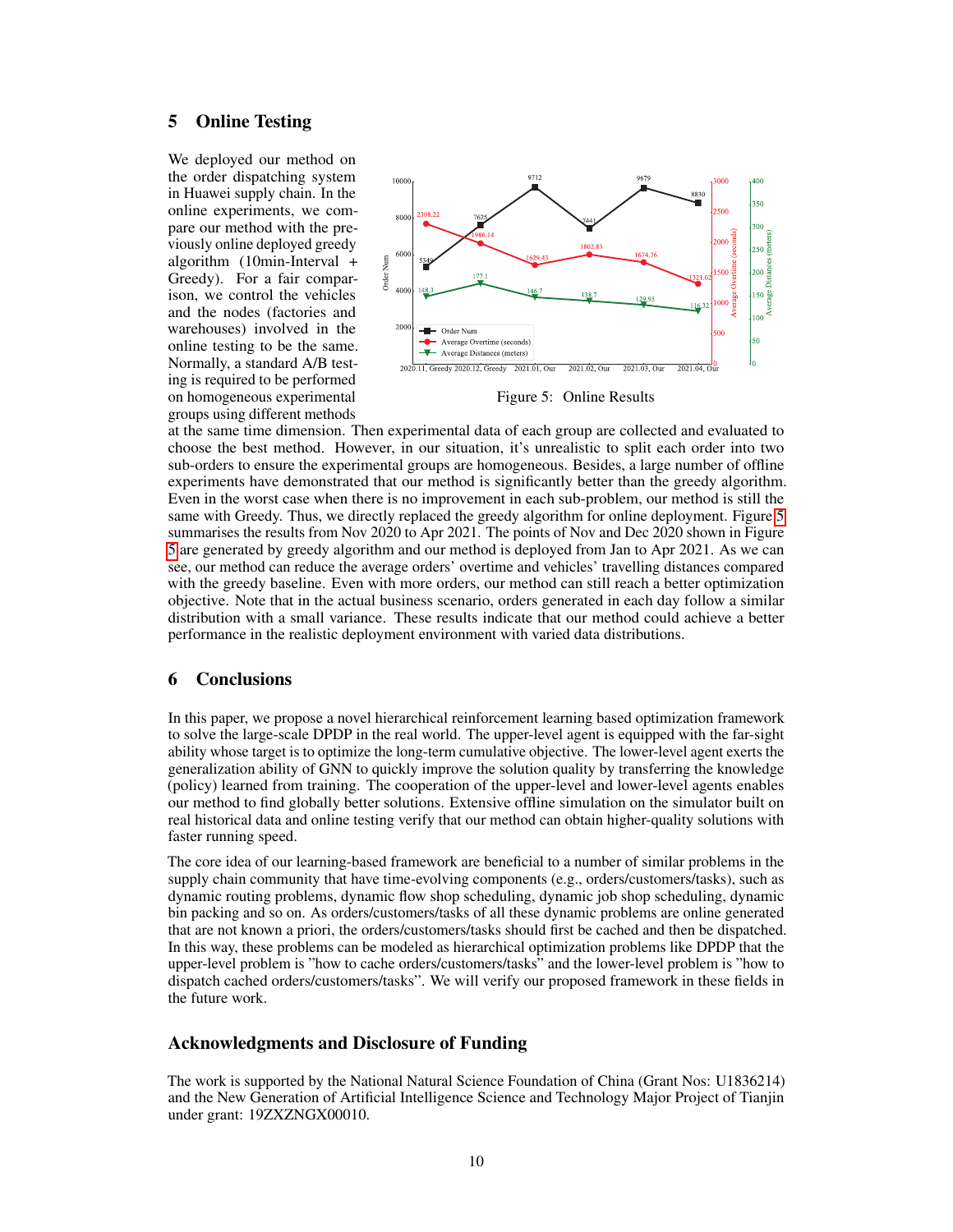## References

- [1] Irwan Bello, Hieu Pham, Quoc V Le, Mohammad Norouzi, and Samy Bengio. Neural combinatorial optimization with reinforcement learning. *arXiv preprint arXiv:1611.09940*, 2016.
- [2] Enrique Benavent, Mercedes Landete, Enrique Mota, and Gregorio Tirado. The multiple vehicle pickup and delivery problem with lifo constraints. *European Journal of Operational Research*, 243(3):752–762, 2015.
- [3] Gerardo Berbeglia, Jean-François Cordeau, and Gilbert Laporte. Dynamic pickup and delivery problems. *European journal of operational research*, 202(1):8–15, 2010.
- [4] Francesco Carrabs, Jean-François Cordeau, and Gilbert Laporte. Variable neighborhood search for the pickup and delivery traveling salesman problem with lifo loading. *INFORMS Journal on Computing*, 19 (4):618–632, 2007.
- [5] Brenda Cheang, Xiang Gao, Andrew Lim, Hu Qin, and Wenbin Zhu. Multiple pickup and delivery traveling salesman problem with last-in-first-out loading and distance constraints. *European journal of operational research*, 223(1):60–75, 2012.
- [6] Xinyun Chen and Yuandong Tian. Learning to perform local rewriting for combinatorial optimization. In Hanna M. Wallach, Hugo Larochelle, Alina Beygelzimer, Florence d'Alché-Buc, Emily B. Fox, and Roman Garnett, editors, *Advances in Neural Information Processing Systems 32: Annual Conference on Neural Information Processing Systems 2019, NeurIPS 2019, December 8-14, 2019, Vancouver, BC, Canada*, pages 6278–6289, 2019. URL [https://proceedings.neurips.cc/paper/2019/hash/](https://proceedings.neurips.cc/paper/2019/hash/131f383b434fdf48079bff1e44e2d9a5-Abstract.html) [131f383b434fdf48079bff1e44e2d9a5-Abstract.html](https://proceedings.neurips.cc/paper/2019/hash/131f383b434fdf48079bff1e44e2d9a5-Abstract.html).
- [7] Michel Gendreau, Francois Guertin, Jean-Yves Potvin, and René Séguin. Neighborhood search heuristics for a dynamic vehicle dispatching problem with pick-ups and deliveries. *Transportation Research Part C: Emerging Technologies*, 14(3):157–174, 2006.
- [8] Gianpaolo Ghiani, Emanuele Manni, Antonella Quaranta, and Chefi Triki. Anticipatory algorithms for same-day courier dispatching. *Transportation Research Part E: Logistics and Transportation Review*, 45 (1):96–106, 2009.
- [9] Péter Györgyi and Tamás Kis. A probabilistic approach to pickup and delivery problems with time window uncertainty. *European Journal of Operational Research*, 274(3):909–923, 2019.
- [10] Matheus Nohra Haddad, Rafael Martinelli, Thibaut Vidal, Simone Martins, Luiz Satoru Ochi, Marcone Jamilson Freitas Souza, and Richard Hartl. Large neighborhood-based metaheuristic and branch-and-price for the pickup and delivery problem with split loads. *European Journal of Operational Research*, 270(3): 1014–1027, 2018.
- [11] Farzaneh Karami, Wim Vancroonenburg, and Greet Vanden Berghe. A periodic optimization approach to dynamic pickup and delivery problems with time windows. *Journal of Scheduling*, 23(6):711–731, 2020.
- [12] Xijun Li, Weilin Luo, Mingxuan Yuan, Jun Wang, Jiawen Lu, Jie Wang, Jinhu Lv, and Jia Zeng. Learning to optimize industry-scale dynamic pickup and delivery problems. *37th IEEE International Conference on Data Engineering*, 2021.
- [13] Hao Lu, Xingwen Zhang, and Shuang Yang. A learning-based iterative method for solving vehicle routing problems. In *8th International Conference on Learning Representations, ICLR 2020, Addis Ababa, Ethiopia, April 26-30, 2020*. OpenReview.net, 2020. URL <https://openreview.net/forum?id=BJe1334YDH>.
- [14] Hongzi Mao, Malte Schwarzkopf, Shaileshh Bojja Venkatakrishnan, Zili Meng, and Mohammad Alizadeh. Learning scheduling algorithms for data processing clusters. In *Proceedings of the ACM Special Interest Group on Data Communication*, pages 270–288. 2019.
- [15] Snežana Mitrović-Minić and Gilbert Laporte. Waiting strategies for the dynamic pickup and delivery problem with time windows. *Transportation Research Part B: Methodological*, 38(7):635–655, 2004.
- [16] Snezana Mitrovic-Minic, Ramesh Krishnamurti, Gilbert Laporte, et al. Double-horizon based heuristics for the dynamic pickup and delivery problem with time windows. *Transportation Research Part B: Methodological*, 38(8):669–685, 2004.
- [17] Volodymyr Mnih, Koray Kavukcuoglu, David Silver, Andrei A Rusu, Joel Veness, Marc G Bellemare, Alex Graves, Martin Riedmiller, Andreas K Fidjeland, Georg Ostrovski, et al. Human-level control through deep reinforcement learning. *nature*, 518(7540):529–533, 2015.